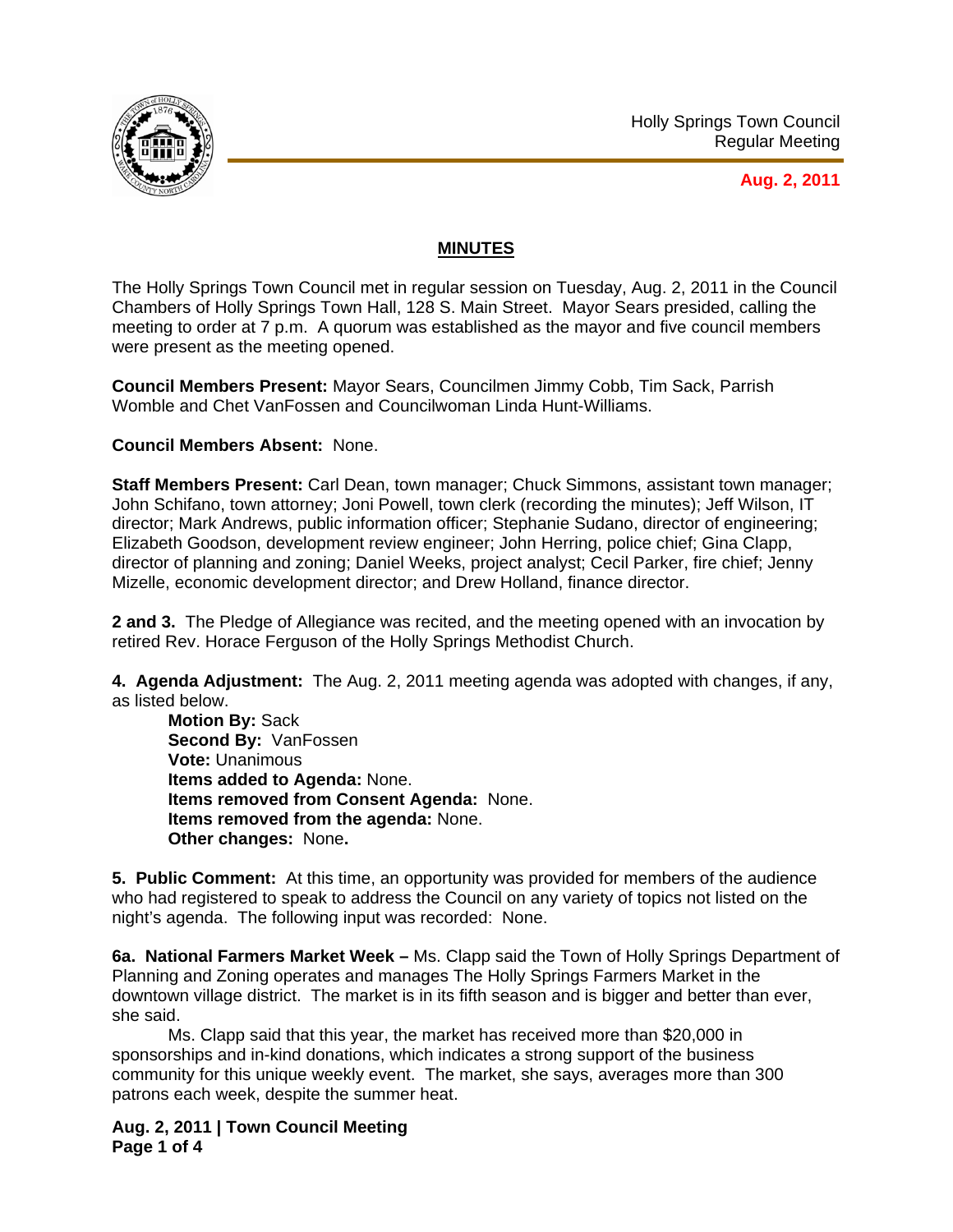She said the week of Aug. 7, 2011 is National Farmers Market Week as designated by the United States Department of Agriculture, and Mayor Sears has proclaimed likewise for the Town of Holly Springs.

 In support of Farmers Market Week, Ms. Clapp updated the Council on the activities of the farmers market and the upcoming schedule for the second half of the season. She also introduced Mary Meek, the new farmers market coordinator.

**Action:** None.

**7a. Waive Variance Application Fee –** Ms. Erika Kiesenhofer, 201 Antique Lace Lane, a resident of Holly Springs, requests that the Town Council waive the \$500 application fee for a variance from the Board of Adjustment.

 Ms. Kiesenhofer explained that a contractor erected a fence on her corner-lot property. Inadvertently, the fence was installed in apparent violation of the Town Code. To rectify the situation, Ms. Kiesenhofer must obtain an after-the-fact variance from the Board of Adjustment, and the application fee is \$500.

 She said that she is a single mother, and she asked that the Council consider waiving the application fee. She said she felt the contractor made the mistake, but she is having to pay in an attempt to rectify it.

 Staff noted that the Council is not being asked to consider the variance question regarding the fence, but simply whether or not it would be willing to assist Ms. Kiesenhofer by waiving the \$500 application fee.

**Action:** The Council approved a motion to grant resident Erika Kiesenhofer a waiver from having to pay \$500 to apply for a variance to the Board of Adjustment for a non-conforming fence.

**Motion By:** Womble

**Second By:** Sack

**Vote:** The motion carried following a 3-2 vote. Councilmen Cobb, Womble and Sack voted for the motion. Councilman VanFossen and Councilwoman Williams voted against.

Councilman VanFossen noted for the record that he voted against the motion because he felt that the fence contractor should pay the fee for Ms. Kiesenhofer.

**8a. Public Hearing: Annexation Petition A11-04 –** Ms. Clapp said the Town desires to annex approximately 8.46 acres of Town-owned land located at 3420 New Hill Holleman Road.

She said the petition meets all the statutory requirements for annexation.

With this explanation completed, Mayor Sears opened the public hearing to accept comment. The following comments were recorded: None.

There being no comments, the public hearing was closed.

 **Action:** The Council approved a motion to adopt Annexation Ordinance A11-04 annexing approximately 8.46 acres owned by the Town of Holly Springs, and more particularly described as Wake County PIN: 0629.01-15-0829, into the corporate limits of the Town of Holly Springs.

**Motion By:** Womble **Second By:** Cobb **Vote:** Unanimous

A c*opy of Annexation Ordinance A11-04 is incorporated into these minutes as addenda pages.*

**9. Consent Agenda:** The Council approved a motion to approve all items on the Consent Agenda. The motion carried following a motion by Councilman VanFossen, a second by Councilman Cobb and a unanimous vote. The following actions were affected:

**Aug. 2, 2011 | Town Council Meeting Page 2 of 4**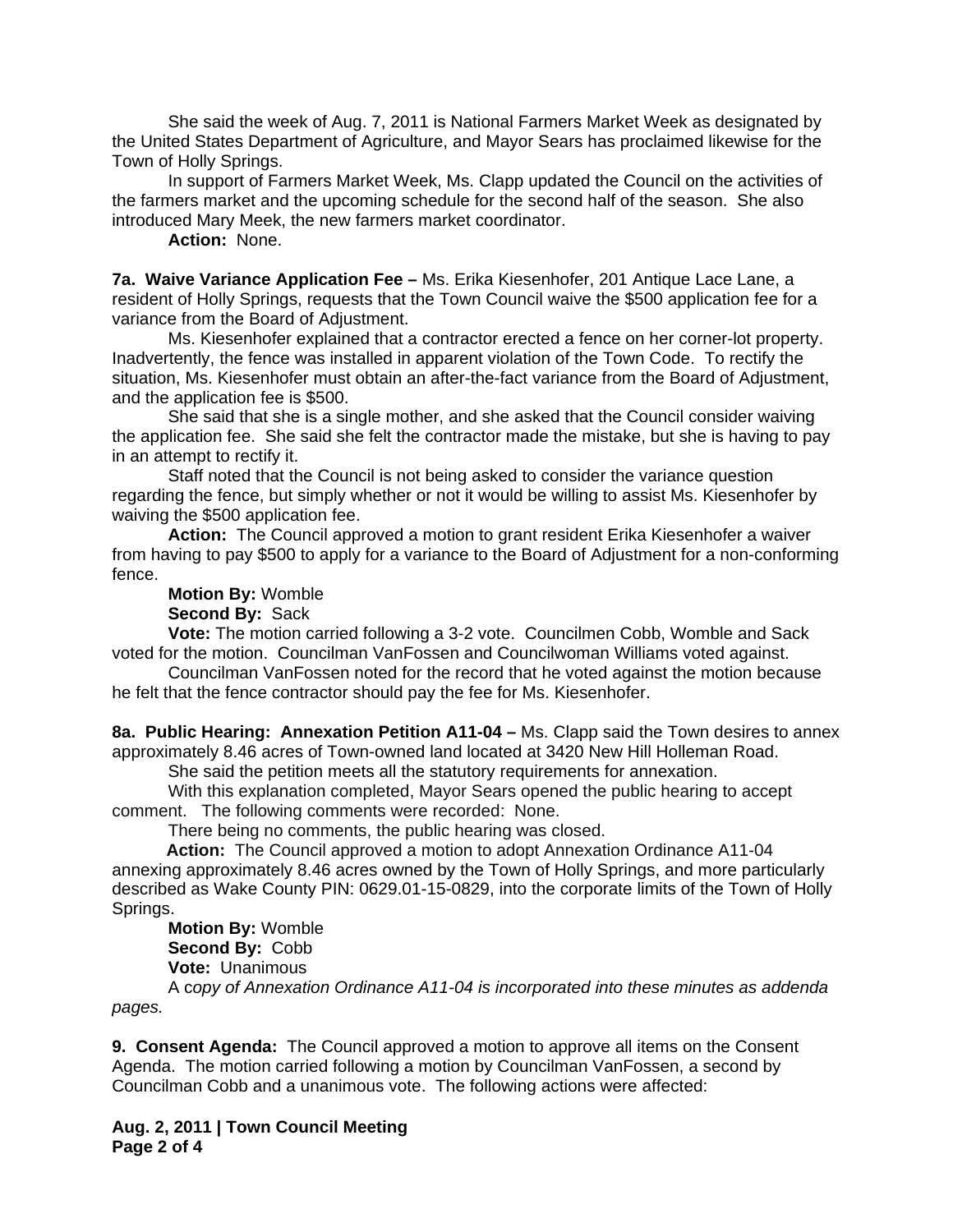9a. Minutes – The Council approved minutes of the Council's regular and special meetings held May 17, May 26 and June 7, 2011.

9b. Resolution 11-27 – The Council adopted Resolution 11-27 directing the town clerk to investigate the sufficiency of annexation petition A11-03 and setting a public hearing on the question of annexation for Tuesday, Aug. 16, 2011. A c*opy of Resolution 11-27 is incorporated into these minutes as addendum pages.*

**10a. Introduction of Park and Recreation \$20 Million Bond –** Mr. Schifano said, in keeping with the schedule for a Nov. 8, 2011 vote for a \$20 million bond referendum, a draft Bond Order needs to be introduced by the town council. This does not require an actual vote of the town council, only that the proposed Bond Order be introduced.

 In agenda packets, Mr. Schifano had explained that adopting the Bond Order would be a two-step process: an introduction and final adoption. The final action on this Bond Order will take place after the public hearing in September and filing of a sworn statement of debt.

Mayor Sears at this time introduced the Bond Order by reading the following into the record, *"The Town Council of Holly Springs hereby introduces the following Bond Order: a \$20 Million bond in order to acquire land and/or pay for improvements to the Town's opportunities for parks and recreation. This is a required introduction of this Bond Order and final action will be taken by the Town Council at a later meeting."* 

**Action:** None.

**10b. Park and Recreation Bond Order -** Mr. Schifano said that, in keeping with the schedule for a Nov. 8, 2011 vote for a \$20 million bond referendum, a resolution needs to be adopted, setting a public hearing on the bond order for 7 p.m. Tuesday, Sept. 6, 2011; directing notice of the hearing to be published; and directing the finance director to file with the clerk's office a sworn statement of debt.

 He said the final action on the bond order will take place after the public hearing in September and filing of the sworn statement of debt.

**Action:** The Council approved a motion to adopt Resolution 11-28 setting a public hearing and directing notice of the hearing on the draft bond order and directing the filing of a sworn statement of debt.

**Motion By:** Sack **Second By:** Cobb **Vote:** Unanimous *A copy of Resolution 11-28 is incorporated into these minutes as addenda pages*.

**11. Other Business:** Councilman VanFossen repeated his request that a stop sign on Crossway and No Parking signs on Flatrock be checked for overgrown vegetation that is blocking the signs.

 Councilman Womble said there are many such signs in Holly Springs and perhaps the Public Works department should go through town and check for all signs that are blocked from view.

 Councilman Sack reported from the South Wake Landfill citizens committee that a methane gas collection plant has been installed at the landfill.

 Councilman Womble asked that a hunk of cement that had been used as patch on Elm Street be replaced.

 Councilwoman Williams asked when sidewalk on Main Street would be completed. Ms. Sudano said fall or winter.

**Aug. 2, 2011 | Town Council Meeting Page 3 of 4**